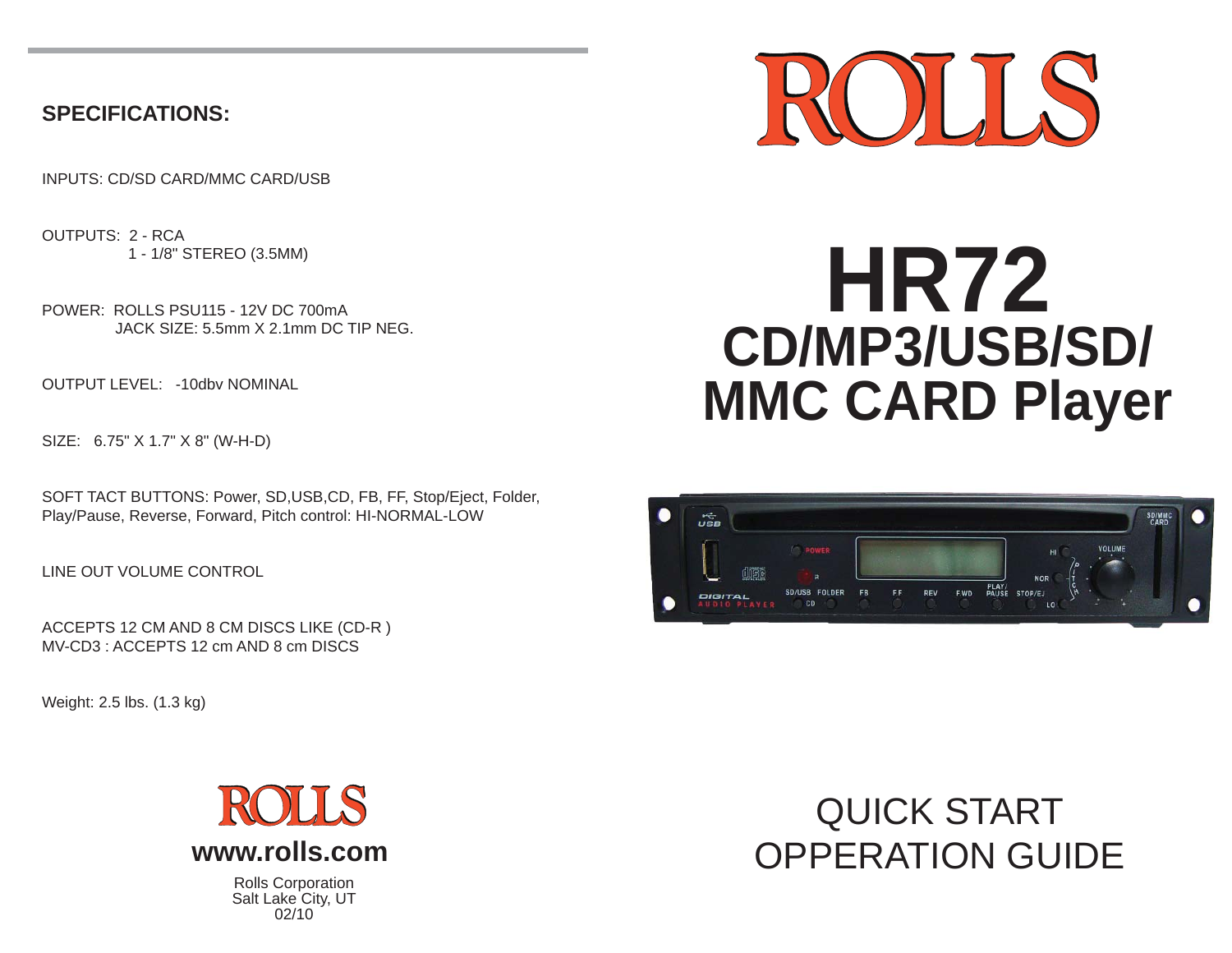# **INTRODUCTION**

**OPTIONAL ROLLS #172R REMOTE SOLD SEPARATELY**

Thank you for your purchase of the Rolls HR72 CD/MP3 Player. The HR72 is a 1/2 rack space CD/MP3 disc Player. Intended mainly for installation applications, the HR72 plays standard audio CDs as well as CDs formatted with MP3 files. The single rack space height makes it convenient to install in most any professional audio rack.

## FEATURES:

- Plays standard CDs as well as discs with MP3 files
- •Plays files from SD cards
- •Plays USB flash disk
- RCA and 1/8" (3.5 mm) Outputs
- Track programming with optional remote
- Repeat All, 1, and Shuffle play with optional remote
- Output Level control
- Pitch Control

### INSPECTION

#### 1. Unpack and Inspect the HR72 package

Your HR72 was carefully packed at the factory in a protective carton. Nonetheless, be sure to examine the unit and the carton for any signs of damage that may have occurred during shipping. If obvious physical damage is noticed, contact the carrier immediately to make a damage claim. We suggest saving the shipping carton and packing materials for safely transporting the unit in the future.

2. For complete Warranty information and registration, please visit our web site; www.rolls. com. Click on the REGISTER YOUR WARRANTY HERE line. Or, complete the Warranty Registration Card and return it to the factory.

# **SPECIFICATIONS:**

SOFT TACT BUTTONS: Power, SD,USB,CD, FB, FF, Stop/Eject, Folder, Play/ Pause, Reverse, Forward, Pitch control: HI-NORMAL-LOW

ACCEPTS 12 CM AND 8 CM DISCS LIKE (CD-R ) MV-CD3 : ACCEPTS 12 cm AND 8 cm DISCS

Connectors: 1/8" (3.5 mm) Tip-Ring-Sleeve stereo, and stereo RCA Outputs

Dimensions: 6.75" X 1.7" X 8" (W-H-D)

Weight: 2.5 lbs. (1.3 kg)

1

ROLLS PSU115 switching power supply included

**Some functions can only be accessed by the optional remote ROLLS part #172R.** 

**-The Custom Program option can only be accessed by the optional remote.**

To access the Custom Program feature insert a disc and press the PROG button on the remote. The display will show PROGRAM in the top right corner of the display. Enter the first track number on the remote you wish to play. If this is the only track you wish to play press the PLAY button and the unit will play only that track. If you are programing more than one track use the blue arrow button on the remote to program other tracks after selecting the track number. The LCD Display will show you what number you are programing. If you want the HR72 to repeat the Custom Programed tracks you must, after Programing the tracks and pressing PLAY press the REP (Repeat) button to REPEAT ALL.



**- Repeat / Shuffl e can only be accessed by the optional remote.**

 -Normal opperation of the HR72 will play through all folders (MP3) and tracks, then stop.

 -To play the disc over and over, press the REP button on the remote once. The display will show the REPEAT ALL in the display.

-To play one track continuously, press the REP button until the Track Play Status reads REPEAT 1. If the REPEAT status is on alone (MP3 mode) the current folder will repeat.

For Shuffle (random) play, press the RAN button until the Track Play Status reads SHUFFLE.

-If the Track Play Status displays none of the above, the disc will play through one time and stop.

# **-A-B Loop function can only be accessed by the optional remote.**

With the HR72 playing a track, press the A-B button one time to start the loop and Press it again to end the loop. The HR72 will repeat the loop over and over until you press the A-B button one more time to stop the loop.  $\frac{1}{2}$  and you probably to batter the more time to step the hope.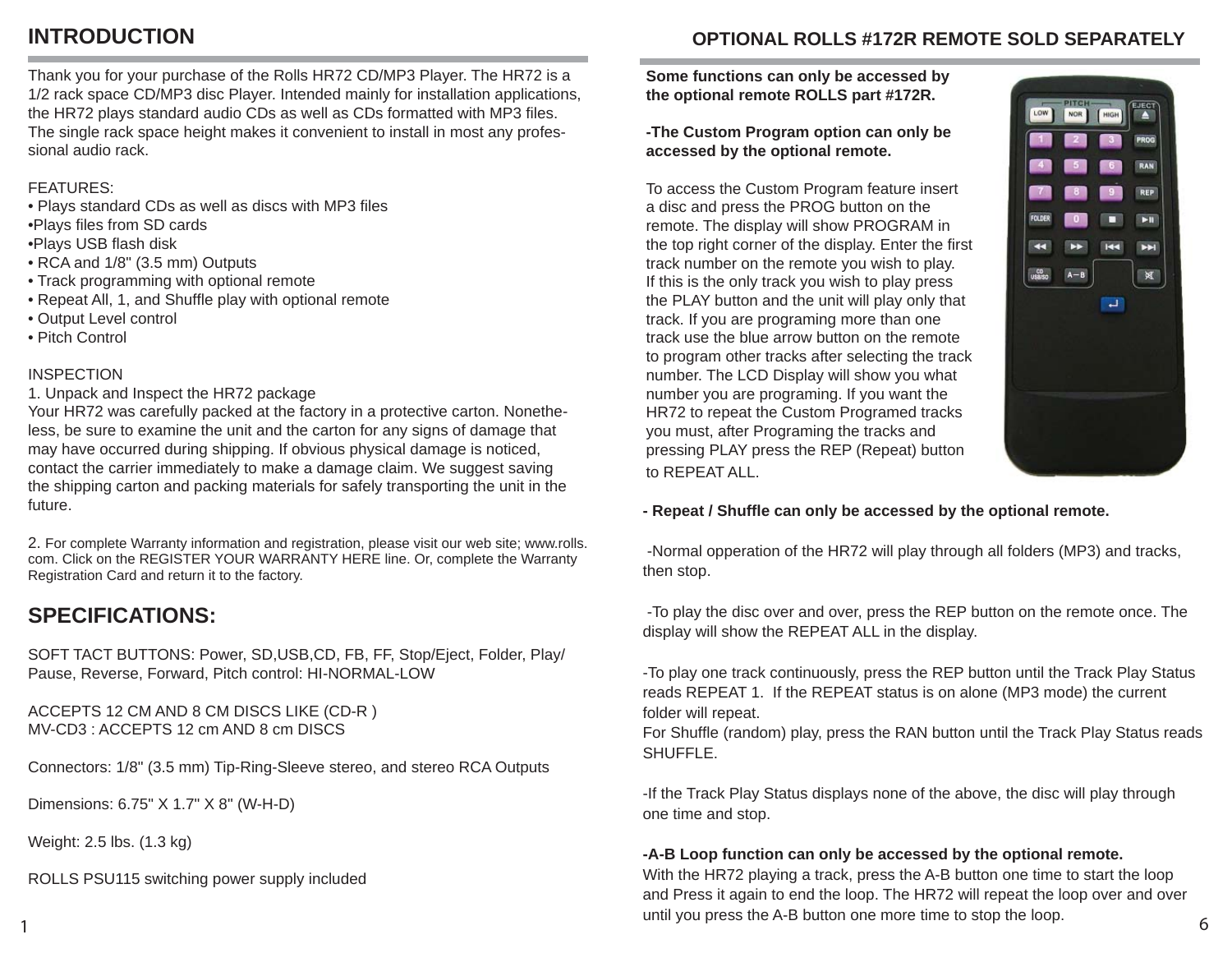

#### HR72 DISPLAY

- Disc Type Indicators: Indicates whether the inserted disc is a CD disc, or MP3 disc.
- Play Indicator: Shows that the disc is playing.

• Track Play Status: Indicates the repeating status of the disc. The "Repeat" indicator is on, either "1" or "ALL" will be on. A "1" indicates the current track will be repeated, "ALL" indicates the disc will play repeatedly. "SHUFFLE" play indicates random play, and if no Track Play Status indicators are on, the disc will play through one time and stop.

- MP3 Folder Indicator: Displays the number of folders on the MP3 disc.
- Program/Memory Indicators: When "Program" is on, the HR72 is in track programming mode. When the "Memory" indicator is on, there are tracks programmed into memory, and the HR72 will play those tracks.
- Folder Number: Indicates which MP3 disc folder is currently selected.
- Track Number: Indicates the current selected track.

• Track Time: Indicates, in minutes and seconds, the amount of time the current track has played.

# REAR PANEL

- DC Jack: Connect the ROLLS PSU115 adaptor to the HR72 only.
- Stereo Outputs: RCA Stereo and 1/8" Stereo TRS output.

# **CONNECTION**

Connect the Rolls PSU115 Power Adapter to the power jack of the HR72 and to an AC outlet with the proper voltage.

Connect the 1/8" (3.5 mm) or RCA Left and Right outputs to a mixer, amplifier, or other audio device.

# **OPERATION**

Press in the POWER button to apply power to the HR72. "NO DISC" if there is no disc inside. If there is a CD disc or MP3 disc inside, the HR72 scans the disc and will display the disc type, folder (if MP3), track and time information. The disc then begins to play. Adjust the LEVEL control for a comfortable listening or proper volume

# **BASIC FUNCTIONS:**

# **IMPORTANT: DO NOT FORCE DISCS INTO THE DISC OPEN-ING. PLACE THE DISC INTO THE OPENING AND CAREFULLY PRESS IN UNTIL THE HR72 DISC LOAD MECHANISM TAKES THE DISC.**

When a disc is inserted, the display reads"LOAD", then disc type, folder (if MP3) track and time info. The disc then begins to play.

- Playing tracks

To temporarily pause the Play mode, press the PLAY/PAUSE button.

To advance to the next track, press the FWD button, to go back to a previous track press the REV button. To stop disc operation, press the STOP button. - Fast Forward / Rewind

To fast forward through a track, press the FF button. Press the play button to stop the forward function and to play from the selected spot.

To rewind (reverse) through a track, press the FB button. Press the play button to stop the rewind function and to play from the selected spot.